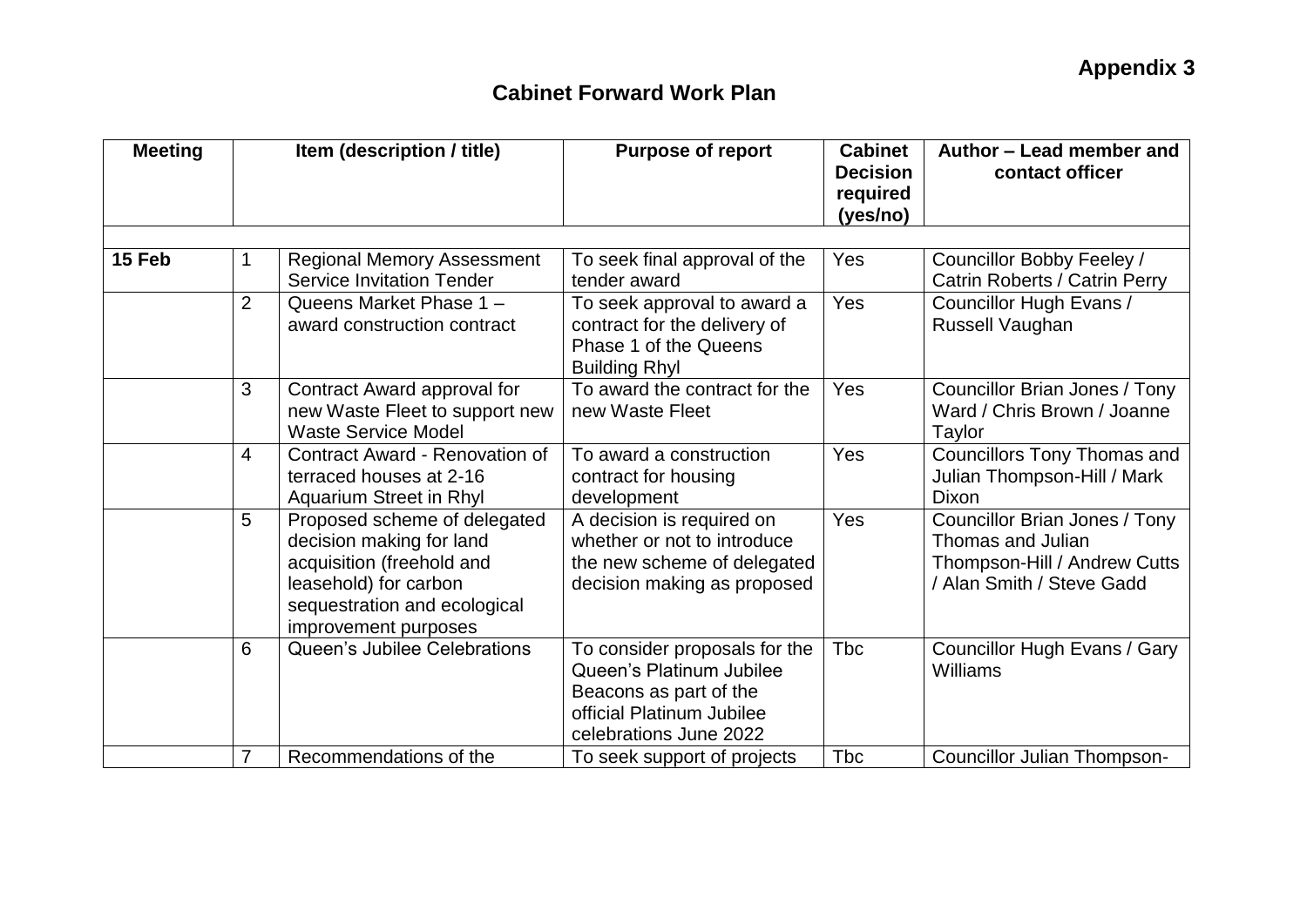| <b>Meeting</b> | Item (description / title) |                                                                                                                           | <b>Purpose of report</b>                                                 | <b>Cabinet</b><br><b>Decision</b><br>required<br>(yes/no) | Author - Lead member and<br>contact officer                            |  |
|----------------|----------------------------|---------------------------------------------------------------------------------------------------------------------------|--------------------------------------------------------------------------|-----------------------------------------------------------|------------------------------------------------------------------------|--|
|                |                            | <b>Strategic Investment Group</b>                                                                                         | identified for inclusion in the<br>2022/23 Capital Plan.                 |                                                           | Hill / Steve Gadd / Richard<br><b>Humphries</b>                        |  |
|                | 8                          | <b>Housing Support Programme</b><br>Strategy                                                                              | To seek approval of the<br>Strategy.                                     | Yes                                                       | Councillor Bobby Feeley /<br>Ann Lloyd / Claire Owens /<br>Nigel Jones |  |
|                | 9                          | <b>Finance Report</b>                                                                                                     | To update Cabinet on the<br>current financial position of<br>the Council | <b>T</b> bc                                               | <b>Councillor Julian Thompson-</b><br>Hill / Steve Gadd                |  |
|                | 10                         | Items from Scrutiny Committees                                                                                            | To consider any issues<br>raised by Scrutiny for<br>Cabinet's attention  | <b>Tbc</b>                                                | <b>Scrutiny Coordinator</b>                                            |  |
| 22 March       | 1                          | Contract Award approval for<br>Phase 2 Construction Works -<br>DCC Waste Transfer Station to<br>support new Waste Service | To award the contract for<br>Phase 2 construction works                  | <b>Yes</b>                                                | Councillor Brian Jones / Tony<br>Ward / Peter Clayton                  |  |
|                | $\overline{2}$             | Model<br><b>Finance Report</b>                                                                                            | To update Cabinet on the<br>current financial position of<br>the Council | <b>T</b> bc                                               | <b>Councillor Julian Thompson-</b><br>Hill / Steve Gadd                |  |
|                | 3                          | Items from Scrutiny Committees                                                                                            | To consider any issues<br>raised by Scrutiny for<br>Cabinet's attention  | <b>T</b> bc                                               | <b>Scrutiny Coordinator</b>                                            |  |
| 26 April       |                            | <b>Finance Report</b>                                                                                                     | To update Cabinet on the                                                 | <b>Tbc</b>                                                | <b>Councillor Julian Thompson-</b>                                     |  |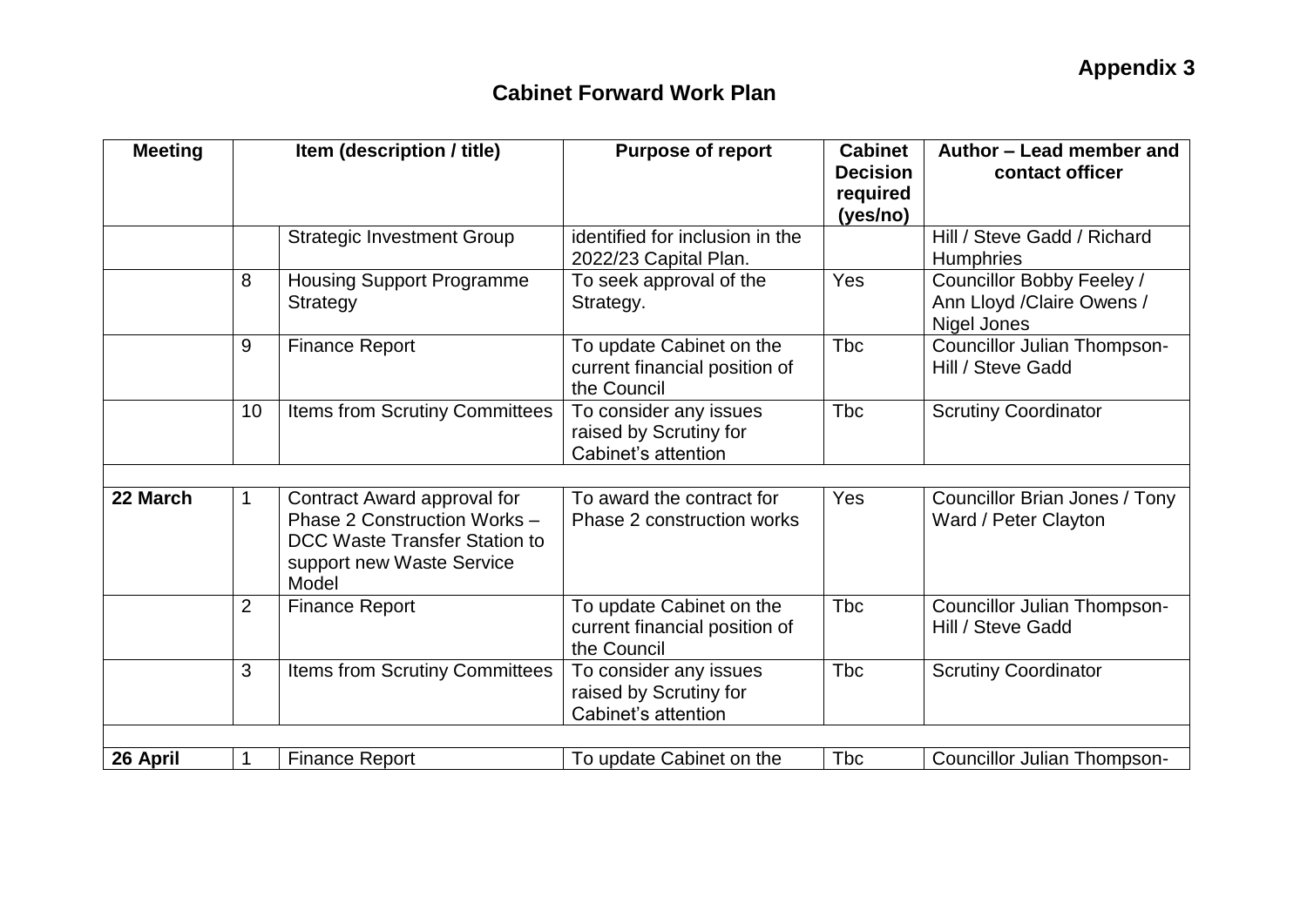| <b>Meeting</b> | Item (description / title) |                                                | <b>Purpose of report</b>                                                                                                                 | <b>Cabinet</b><br><b>Decision</b><br>required<br>(yes/no) | Author – Lead member and<br>contact officer |
|----------------|----------------------------|------------------------------------------------|------------------------------------------------------------------------------------------------------------------------------------------|-----------------------------------------------------------|---------------------------------------------|
|                |                            |                                                | current financial position of<br>the Council                                                                                             |                                                           | Hill / Steve Gadd                           |
|                | $\overline{2}$             | <b>Items from Scrutiny Committees</b>          | To consider any issues<br>raised by Scrutiny for<br>Cabinet's attention                                                                  | <b>Tbc</b>                                                | <b>Scrutiny Coordinator</b>                 |
|                |                            |                                                |                                                                                                                                          |                                                           |                                             |
| 7 June         |                            | <b>Council Performance Self-</b><br>Assessment | To consider the Council's<br>self-assessment of its<br>performance in delivering<br>against the council's strategic<br>plan and services | <b>Tbc</b>                                                | <b>Iolo McGregor</b>                        |
|                | $\overline{2}$             | <b>Finance Report</b>                          | To update Cabinet on the<br>current financial position of<br>the Council                                                                 | <b>Tbc</b>                                                | <b>Steve Gadd</b>                           |
|                | 3                          | Items from Scrutiny Committees                 | To consider any issues<br>raised by Scrutiny for<br>Cabinet's attention                                                                  | Tbc                                                       | <b>Scrutiny Coordinator</b>                 |
|                |                            |                                                |                                                                                                                                          |                                                           |                                             |

#### **FUTURE ITEMS**

| <b>22 Nov</b> | Council Performance Update – July to   To consider the Council's performance in delivering   Iolo McGregor |  |  |  |  |
|---------------|------------------------------------------------------------------------------------------------------------|--|--|--|--|
|---------------|------------------------------------------------------------------------------------------------------------|--|--|--|--|